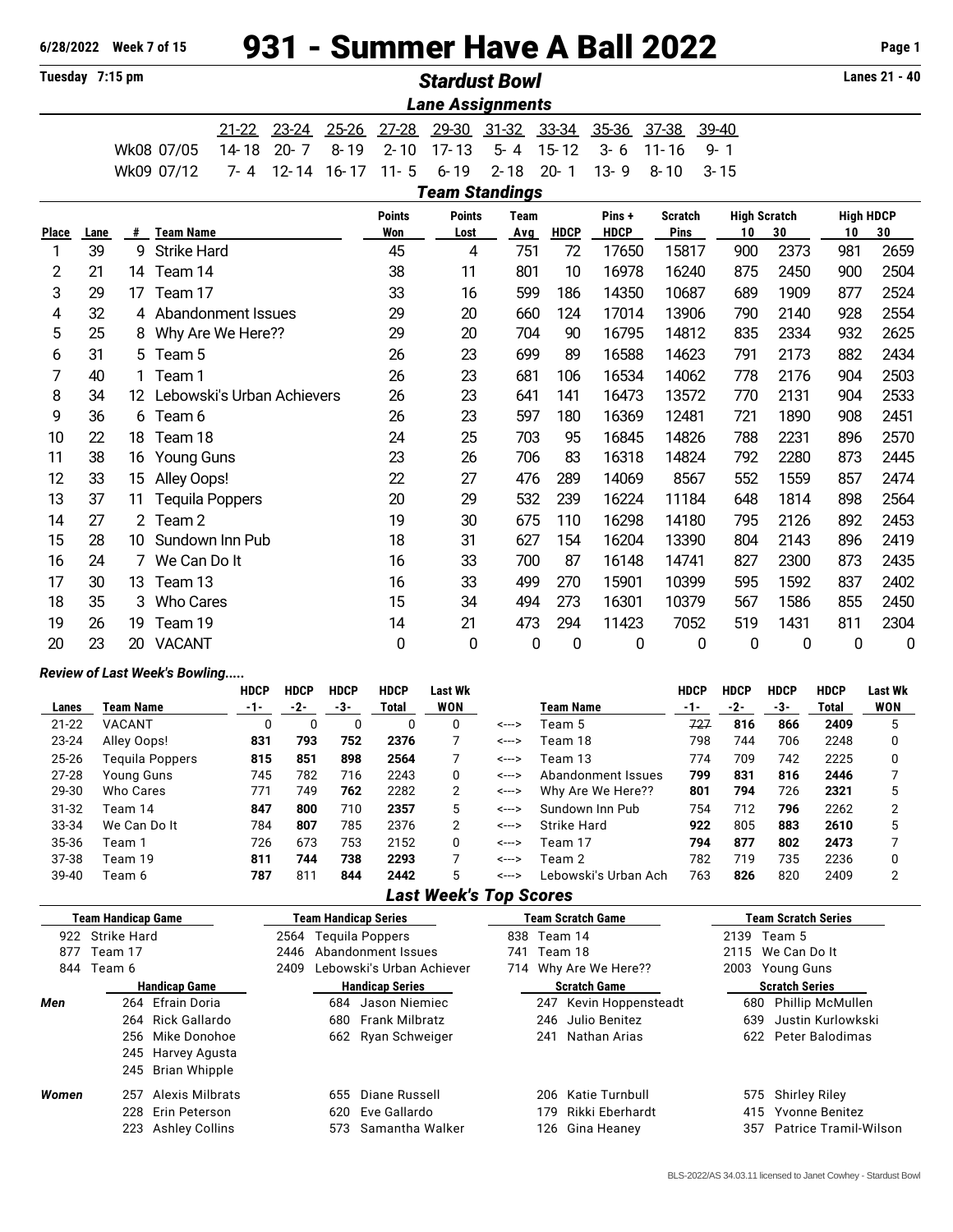#### **6/28/2022 Week 7 of 15 931 - Summer Have A Ball 2022 Page 2**

|                                                                                                      |                                         |                                                          |                                                                  |            |                                             |                                                                             |                                                                                                        |          | <b>Season High Scores</b>          |                     |                                                                                 |                                                                                      |                  |                                                                                                  |            |              |                      |
|------------------------------------------------------------------------------------------------------|-----------------------------------------|----------------------------------------------------------|------------------------------------------------------------------|------------|---------------------------------------------|-----------------------------------------------------------------------------|--------------------------------------------------------------------------------------------------------|----------|------------------------------------|---------------------|---------------------------------------------------------------------------------|--------------------------------------------------------------------------------------|------------------|--------------------------------------------------------------------------------------------------|------------|--------------|----------------------|
| <b>Team Handicap Game</b><br>981<br><b>Strike Hard</b><br>Abandonment Issues<br>928<br>908<br>Team 6 |                                         | 2625<br>2570<br>2564                                     | <b>Team Handicap Series</b><br>Team 18<br><b>Tequila Poppers</b> |            | Why Are We Here??<br><b>Handicap Series</b> |                                                                             | <b>Team Scratch Game</b><br>875 Team 14<br>Sundown Inn Pub<br>804<br>795 Team 2<br><b>Scratch Game</b> |          |                                    |                     |                                                                                 | <b>Team Scratch Series</b><br>We Can Do It<br>2300<br>2280 Young Guns<br>2176 Team 1 |                  |                                                                                                  |            |              |                      |
| Men                                                                                                  | 271<br>265                              | <b>Handicap Game</b><br>Jason Wray<br>Dylan Leska        | 290 Phillip McMullen                                             |            | 723<br>720                                  | 764 Bryon Collins<br>Jake Hoppensteadt<br><b>Robert Flowers</b>             |                                                                                                        |          |                                    |                     | 268 Tommy Reiche<br>256 Avery Johnson<br>255 Amador Rodriguez                   |                                                                                      |                  | <b>Scratch Series</b><br>728<br>Justin Kurlowkski<br>717<br>Nathan Arias<br>Julio Benitez<br>678 |            |              |                      |
| Women                                                                                                | 257<br>239<br>230                       | Alexis Milbrats<br>Pat Rosengren<br><b>Annette Ramos</b> |                                                                  |            | 657<br>637<br>620<br>620                    | Patrice Tramil-Wilson<br>Jennifer Duzinskas<br>Eve Gallardo<br>Sarah Heaney |                                                                                                        |          |                                    | 199                 | 244 Katie Turnbull<br>244 Shirley Riley<br>Rikki Eberhardt<br>174 Erin Peterson |                                                                                      |                  | 538<br>Diane Russell<br>422<br>Yvonne Benitez<br>419<br>Gina Heaney                              |            |              |                      |
|                                                                                                      |                                         |                                                          |                                                                  |            |                                             |                                                                             |                                                                                                        |          | <b>Individual High Averages</b>    |                     |                                                                                 |                                                                                      |                  |                                                                                                  |            |              |                      |
| Men<br>Women                                                                                         |                                         | 233.90<br>192.10                                         | Phillip McMullen<br>Katie Turnbull                               |            |                                             |                                                                             | 210.95<br>189.67                                                                                       |          | Justin Kurlowkski<br>Shirley Riley |                     |                                                                                 |                                                                                      | 207.52<br>162.48 | Nathan Arias<br>Rikki Eberhardt                                                                  |            |              |                      |
|                                                                                                      |                                         |                                                          |                                                                  |            |                                             |                                                                             |                                                                                                        |          | <b>Team Rosters</b>                |                     |                                                                                 |                                                                                      |                  |                                                                                                  |            |              |                      |
| Name                                                                                                 |                                         |                                                          |                                                                  |            | <b>Avg HDCP</b>                             |                                                                             | Pins Gms                                                                                               |          | High<br>Game                       | <b>High</b><br>Sers | <b>HDCP</b><br>Game                                                             | <b>HDCP</b><br>Sers                                                                  | -1-              | $-2-$                                                                                            | -3-        | <b>Total</b> | <b>HDCP</b><br>Total |
| $1 - Team 1$                                                                                         |                                         |                                                          |                                                                  |            |                                             |                                                                             |                                                                                                        |          |                                    |                     |                                                                                 |                                                                                      |                  |                                                                                                  |            |              |                      |
|                                                                                                      | Paul Gruenwald                          |                                                          |                                                                  | 153        | 42<br>15                                    | 2295                                                                        |                                                                                                        | 15       | 179                                | 511                 | 222                                                                             | 637                                                                                  | 136              | 126<br>152                                                                                       | 166        | 428          | 548<br>615           |
|                                                                                                      | Kevin Hoppensteadt<br>Jake Hoppensteadt |                                                          |                                                                  | 183<br>174 | 23                                          | 3305<br>3667                                                                |                                                                                                        | 18<br>21 | 247<br>222                         | 594<br>627          | 263<br>254                                                                      | 678<br>723                                                                           | 168<br>160       | 171                                                                                              | 247<br>119 | 567<br>450   | 507                  |
| Dylan Leska                                                                                          |                                         |                                                          |                                                                  | 171        | 26                                          | 3601                                                                        |                                                                                                        | 21       | 241                                | 601                 | 265                                                                             | 673                                                                                  | 166              | 128                                                                                              | 125        | 419          | 482                  |
| 2 - Team 2                                                                                           |                                         |                                                          |                                                                  |            |                                             |                                                                             |                                                                                                        |          |                                    |                     |                                                                                 |                                                                                      |                  |                                                                                                  |            |              |                      |
| Carey Strutz                                                                                         |                                         |                                                          |                                                                  | 178        | 19                                          | 3744                                                                        |                                                                                                        | 21       | 234                                | 598                 | 250                                                                             | 691                                                                                  | 195              | 167                                                                                              | 151        | 513          | 567                  |
| Carl Ramus                                                                                           |                                         |                                                          |                                                                  | 165        | 31                                          | 3471                                                                        |                                                                                                        | 21       | 218                                | 527                 | 249                                                                             | 617                                                                                  | 200              | 148                                                                                              | 149        | 497          | 590                  |
| Efrain Ramos                                                                                         |                                         |                                                          |                                                                  | 166        | 30                                          | 3500                                                                        |                                                                                                        | 21       | 224                                | 567                 | 254                                                                             | 669                                                                                  | 125              | 142                                                                                              | 173        | 440          | 521                  |
|                                                                                                      | Steven Finnegan                         |                                                          |                                                                  | 166        | 30                                          | 2997                                                                        |                                                                                                        | 18       | 214                                | 577                 | 243                                                                             | 630                                                                                  | a156             | a156                                                                                             | a156       | 468          | 558                  |
| 3 - Who Cares                                                                                        |                                         |                                                          |                                                                  |            |                                             |                                                                             |                                                                                                        |          |                                    |                     |                                                                                 |                                                                                      |                  |                                                                                                  |            |              |                      |
| Dave Brewer                                                                                          | Samantha Walker                         |                                                          |                                                                  | 94<br>117  | 95<br>74                                    | 1605<br>2469                                                                |                                                                                                        | 17<br>21 | 118<br>174                         | 304<br>414          | 207                                                                             | 579                                                                                  | 111              | 90                                                                                               | 87         | 288          | 573                  |
| Bryan Anzelmo                                                                                        |                                         |                                                          |                                                                  | 145        | 49                                          | 3060                                                                        |                                                                                                        | 21       | 171                                | 467                 | 255<br>218                                                                      | 657<br>614                                                                           | 135<br>113       | 107<br>130                                                                                       | 112<br>137 | 354<br>380   | 576<br>518           |
|                                                                                                      | Derek Tranchitella                      |                                                          |                                                                  | 138        | 55                                          | 2762                                                                        |                                                                                                        | 20       | 167                                | 460                 | 224                                                                             | 646                                                                                  | 140              | 150                                                                                              | 154        | 444          | 615                  |
|                                                                                                      | 4 - Abandonment Issues                  |                                                          |                                                                  |            |                                             |                                                                             |                                                                                                        |          |                                    |                     |                                                                                 |                                                                                      |                  |                                                                                                  |            |              |                      |
| A.J. Rodriguez                                                                                       |                                         |                                                          |                                                                  | 156        | 39                                          | 3284                                                                        |                                                                                                        | 21       | 186                                | 540                 | 229                                                                             | 669                                                                                  | 134              | 150                                                                                              | 169        | 453          | 567                  |
| Isaiah White                                                                                         |                                         |                                                          |                                                                  | 127        | 65                                          | 2674                                                                        |                                                                                                        | 21       | 168                                | 480                 | 244                                                                             | 708                                                                                  | 152              | 157                                                                                              | 128        | 437          | 641                  |
| <b>Frank Milbratz</b>                                                                                |                                         |                                                          |                                                                  | 185        | 13                                          | 3904                                                                        |                                                                                                        | 21       | 233                                | 629                 | 247                                                                             | 680                                                                                  | 193              | 216                                                                                              | 220        | 629          | 680                  |
| 5 - Team 5                                                                                           | Amador Rodriguez                        |                                                          |                                                                  | 192        |                                             | 4044                                                                        |                                                                                                        | 21       | 255                                | 651                 | 264                                                                             | 678                                                                                  | 192              | 180                                                                                              | 171        | 543          | 558                  |
| Katie Turnbull                                                                                       |                                         |                                                          |                                                                  | 192        |                                             | 7<br>4034                                                                   |                                                                                                        | 21       | 244                                | 619                 | 253                                                                             | 638                                                                                  | 167              | 206                                                                                              | 187        | 560          | 578                  |
| Mike Donohoe                                                                                         |                                         |                                                          |                                                                  | 150        | 45                                          | 2705                                                                        |                                                                                                        | 18       | 212                                | 494                 | 256                                                                             | 595                                                                                  | 101              | 124                                                                                              | 212        | 437          | 569                  |
| Tim McMahan                                                                                          |                                         |                                                          |                                                                  | 169        | 27                                          | 3563                                                                        |                                                                                                        | 21       | 226                                | 550                 | 252                                                                             | 630                                                                                  | 174              | 189                                                                                              | 172        | 535          | 619                  |
| Sean Turnbull<br>$6 - Team 6$                                                                        |                                         |                                                          |                                                                  | 188        | 10                                          | 3961                                                                        |                                                                                                        | 21       | 239                                | 616                 | 257                                                                             | 670                                                                                  | 195              | 207                                                                                              | 205        | 607          | 643                  |
|                                                                                                      | Domingo Montanez                        |                                                          |                                                                  | 128        | 64                                          | 2702                                                                        |                                                                                                        | 21       | 183                                | 475                 | 255                                                                             | 691                                                                                  | 146              | 118                                                                                              | 148        | 412          | 607                  |
| Harvey Agusta                                                                                        |                                         |                                                          |                                                                  | 109        | 81                                          | 1976                                                                        |                                                                                                        | 18       | 164                                | 373                 | 247                                                                             | 622                                                                                  | 104              | 162                                                                                              | 97         | 363          | 612                  |
| Efrain Doria                                                                                         |                                         |                                                          |                                                                  | 183        | 15                                          | 3303                                                                        |                                                                                                        | 18       | 246                                | 608                 | 264                                                                             | 662                                                                                  | 184              | 178                                                                                              | 246        | 608          | 662                  |
| Rugelio Doria                                                                                        |                                         |                                                          |                                                                  | 177        | 20                                          | 3192                                                                        |                                                                                                        | 18       | 245                                | 602                 | 252                                                                             | 643                                                                                  | a167             | a167                                                                                             | a167       | 501          | 561                  |
|                                                                                                      | 7 - We Can Do It                        |                                                          |                                                                  |            |                                             |                                                                             |                                                                                                        |          |                                    |                     |                                                                                 |                                                                                      |                  |                                                                                                  |            |              |                      |
| <b>Shirley Riley</b>                                                                                 |                                         |                                                          |                                                                  | 189        |                                             | 9<br>3983                                                                   |                                                                                                        | 21       | 244                                | 640                 | 245                                                                             | 656                                                                                  | 188              | 196                                                                                              | 191        | 575          | 602                  |
| Diane Russell                                                                                        |                                         |                                                          |                                                                  | 159        | 36                                          | 3354                                                                        |                                                                                                        | 21       | 203                                | 538                 | 242                                                                             | 655                                                                                  | 147              | 203                                                                                              | 188        | 538          | 655                  |
| Cory Jenkins                                                                                         | Alford Robertson                        |                                                          |                                                                  | 184<br>168 | 14<br>28                                    | 3874<br>3530                                                                |                                                                                                        | 21<br>21 | 237<br>199                         | 611<br>558          | 237<br>217                                                                      | 622<br>624                                                                           | 180<br>182       | 162<br>159                                                                                       | 173<br>146 | 515<br>487   | 551<br>568           |
|                                                                                                      | 8 - Why Are We Here??                   |                                                          |                                                                  |            |                                             |                                                                             |                                                                                                        |          |                                    |                     |                                                                                 |                                                                                      |                  |                                                                                                  |            |              |                      |
|                                                                                                      | Patrice Tramil-Wilson                   |                                                          |                                                                  | 158        | 37                                          | 3324                                                                        |                                                                                                        | 21       | 226                                | 600                 | 245                                                                             | 657                                                                                  | 125              | 118                                                                                              | 114        | 357          | 453                  |
| <b>Bryon Collins</b>                                                                                 |                                         |                                                          |                                                                  | 180        | 18                                          | 3792                                                                        |                                                                                                        | 21       | 225                                | 617                 | 280                                                                             | 764                                                                                  | 219              | 209                                                                                              | 152        | 580          | 637                  |
|                                                                                                      | <b>Terrance Wilson</b>                  |                                                          |                                                                  | 161        | 35                                          | 3390                                                                        |                                                                                                        | 21       | 199                                | 506                 | 236                                                                             | 623                                                                                  | 182              | 157                                                                                              | 167        | 506          | 614                  |
| Avery Johnson                                                                                        |                                         |                                                          |                                                                  | 205        |                                             | 4306<br>0                                                                   |                                                                                                        | 21       | 256                                | 675                 | 258                                                                             | 675                                                                                  | 188              | 223                                                                                              | 206        | 617          | 617                  |
| Patricia Tramil                                                                                      |                                         |                                                          |                                                                  | 0          |                                             | 0                                                                           | 0                                                                                                      | 0        | 0                                  | 0                   |                                                                                 |                                                                                      |                  |                                                                                                  |            | 0            | 0                    |